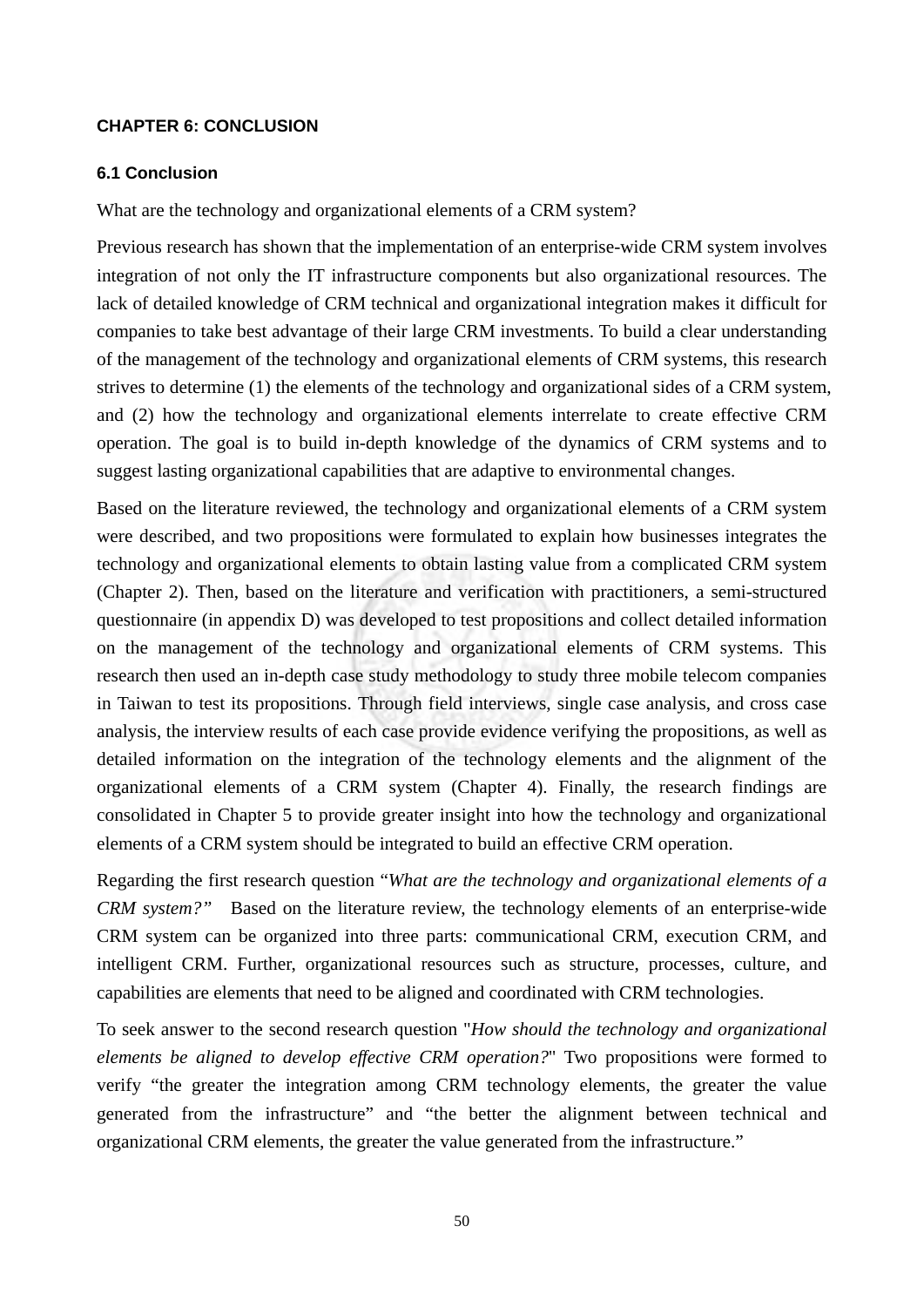The in-depth case study on the three mobile telecom companies has confirmed the two propositions. The three cases have all integrated the CRM technology elements to a proper degree, and the basic organizational alignment necessary for CRM has been achieved in the three companies. Furthermore, the three companies all obtain similar value generated from the CRM infrastructure - sustaining each company's market competitiveness.

In addition to confirming the propositions, the results of case study have also enhanced the findings of the propositions. Major findings include: (1) A complete integration among CRM technology elements may not be necessary, and the level of data integration should be selective*.* The complete integration of non-transactional customer interaction data from all front-end interaction channels may not be necessary, and only the data needed for analysis need be fed into the DW. In addition, because of privacy issues, employee accessibility to customer information should be carefully assigned. (2) Information integration does not necessarily rely on IT and sometimes cannot be achieved solely by IT. Organizational mechanisms including processes and other aligned resources may create better customer information circulation. (3) The three cases all take "human data" - the non-transactional customer information - seriously. It is important to build organizational mechanisms to acquire human data and learn from it. (4) In telecom industry, CRM IT has become a commodity. It is an inevitable investment and forms the fundamental infrastructure for maintaining market competitiveness. It is critical that companies should dynamically integrate and align their organizational resources according to the changing environment to establish differentiated capabilities of CRM and apply differentiated competitive strategies to create outstanding market performance.

The first finding clarifies the concept of the integration among CRM technology elements. The second and third findings once again emphasize the importance of organizational elements. The shortage of the technological CRM should be complemented by the use of organizational resources. Finally, the fourth finding highlights that in the saturated market of the telecom industry, companies have to strengthen their competitive capabilities by maintaining a fundamental and integrated CRM infrastructure, integrating and aligning the organizational resources, enhancing differentiated capabilities, and applying CRM through differentiated competitive strategies. These research findings provide the insights into how to integrate the technology and organizational elements to create an effective CRM operation. It is hoped that these insights can provide useful ideas to managers who want to effectively make use of CRM.

## **6.2 Academic and Managerial Implications**

This research provides insights into how the CRM IT (hard infrastructure) and organizational resources of CRM (soft infrastructure) should be dynamically integrated and aligned according to the changing environment to establish differentiated capabilities.